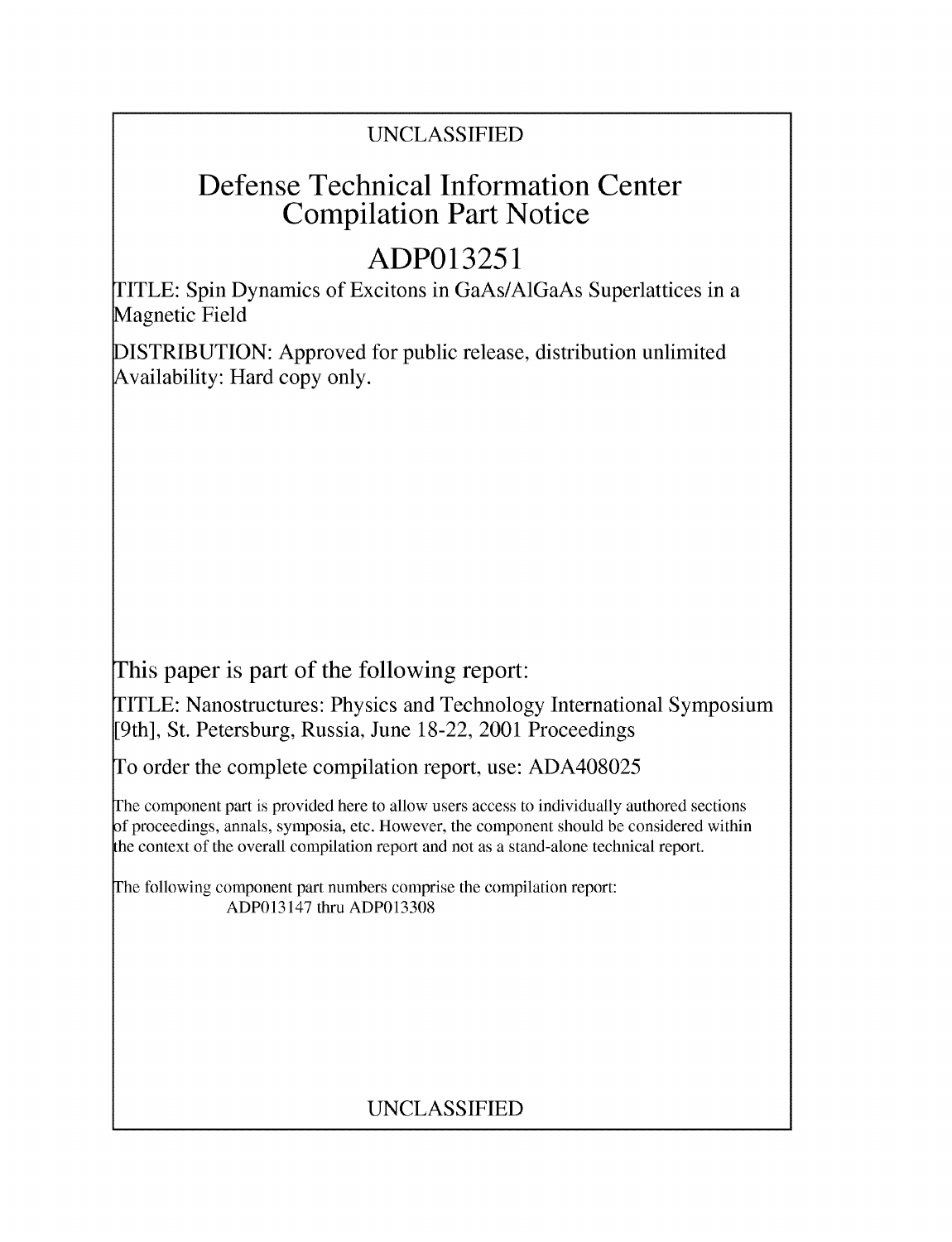#### Spin dynamics of excitons in GaAs/AlGaAs superlattices in a magnetic field

Yu. K. Dolgikh<sup>†</sup>, S. A. Eliseev†, *I. Ya. Gerlovin*†, V. V. Ovsyankin†, Yu. P. Efimov $\ddagger$ , I. V. Ignatev $\ddagger$ , I. E. Kozin $\ddagger$ , V. V. Petrov $\ddagger$  and Y. Masumoto§ t Vavilov State Optical Institute, St Petersburg, Russia **I** Institute of Physics, St Petersburg State University, Russia **§** Institute of Physics, University of Tsukuba, 305-8571, Japan

Abstract. Kinetics of resonance luminescence of GaAs/AlGaAs-superlattices in circular and linear polarizations is studied in a magnetic field of up to 5 T. Quantum beats of the luminescence are detected and their nature is identified. The energy and phase relaxation rates of excitonic spins are determined from the experimental data.

The spin relaxation times of electrons and holes in the GaAs-based high-quality heterostructures may amount to as much as hundreds of picosecond or even units of nanosecond  $[1-3]$ . At the same time, the spin relaxation rate of electron-hole pairs (excitons) couples by the Coulomb interaction appear to be essentially higher. Even under favorable conditions (low temperatures and low excitation power densities), the appropriate relaxation times do not exceed several tens of picoseconds. In the literature, several relaxation channels were discussed: independent electron or hole spin flips [4], relaxation of the electron magnetic moment as a whole [5], and reversible dephasing associated with inhomogeneous broadening of the excitonic fine structure [6]. Still, the predominant mechanism of the excitonic spin relaxation remains so far obscure.

In this note, we present results of experiments on dynamics of polarized resonance luminescence of HH-excitons in the GaAs/AlGaAs superlattices. The measurements were made both in linear and circular polarizations in an external magnetic field parallel to the structure growth axis. A joint analysis of the data thus obtained has allowed us to identify mechanisms of the energy and phase relaxation of magnetic moments and to evaluate role of each of them in dynamics of the polarized luminescence.

#### 1. Experimental data

We studied a heterostructure with 50 periods of the superlattice with the GaAs and Ga<sub>0.56</sub>Al<sub>0.44</sub>As layers 30 and 38 Å thick, respectively. The exciton linewidth in the steadystate luminescence spectrum at 4.2 K was 6 meV, with the Stokes shift between maxima of the luminescence and absorption lines being around 5 meV. The luminescence was excited by a tunable Ti-sapphire laser with the pulsewidth **3-5** ps. The luminescence kinetics was detected in real time using a Sinchroscan streak-camera. Spectral and time resolution of the detection system was 0.5 meV and 5 ps, respectively. The measurements were performed in conditions when spectra and kinetics of the photoluminescence did not depend on the pump power density. The magnetic field up to 5 T was produced by a superconducting solenoid immersed in liquid helium.

The luminescence was excited near the peak of the exciton absorption line. The luminescence was detected at the wavelength slightly shifted (by around 2 meV) toward long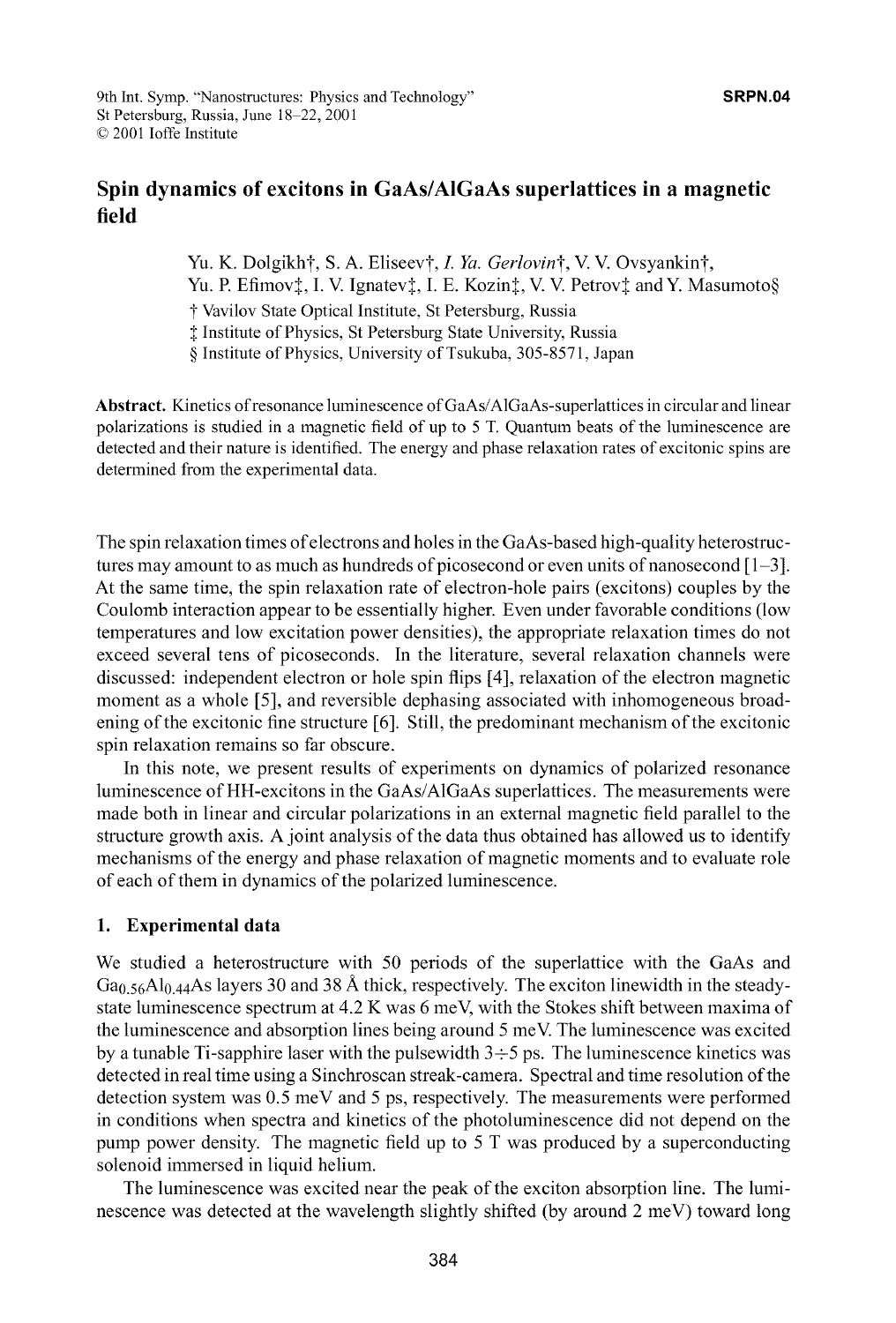

**Fig. 1.** The dynamics of linear polarization degree in longitudinal magnetic field  $B = 5$  T. Full curve is experiment; dashed curve is theoretical fit.

wavelengths with respect to the excitation wavelength. Such a detuning, as has been established previously [7], does not noticeably change the luminescence polarization degree and, at the same time, allows one to completely eliminate the stray laser light.

The experiments have shown that, in the magnetic field parallel to the structure growth axis z (longitudinal field), the luminescence pulses detected in two orthogonal linear polarizations show well pronounced oscillations. Figure 1 shows dynamics of the degree of polarization measured in these conditions. Degree of polarization was defined in a conventional way by the formulae  $p = (I_1 - I_2)/(I_1 + I_2)$ , where  $I_1$  and  $I_2$  are the PL intensities in two orthogonal polarizations. The degree of polarization is seen to oscillate symmetrically with respect to horizontal axis, with the oscillation amplitude decaying in time. Fitting the



Fig. 2. Field dependence of relaxation rates: (a) the rate of oscillations damping in linear polarization; (b) the rate of circular polarization degree decay. Points—experimental data; curves is the guide for eye.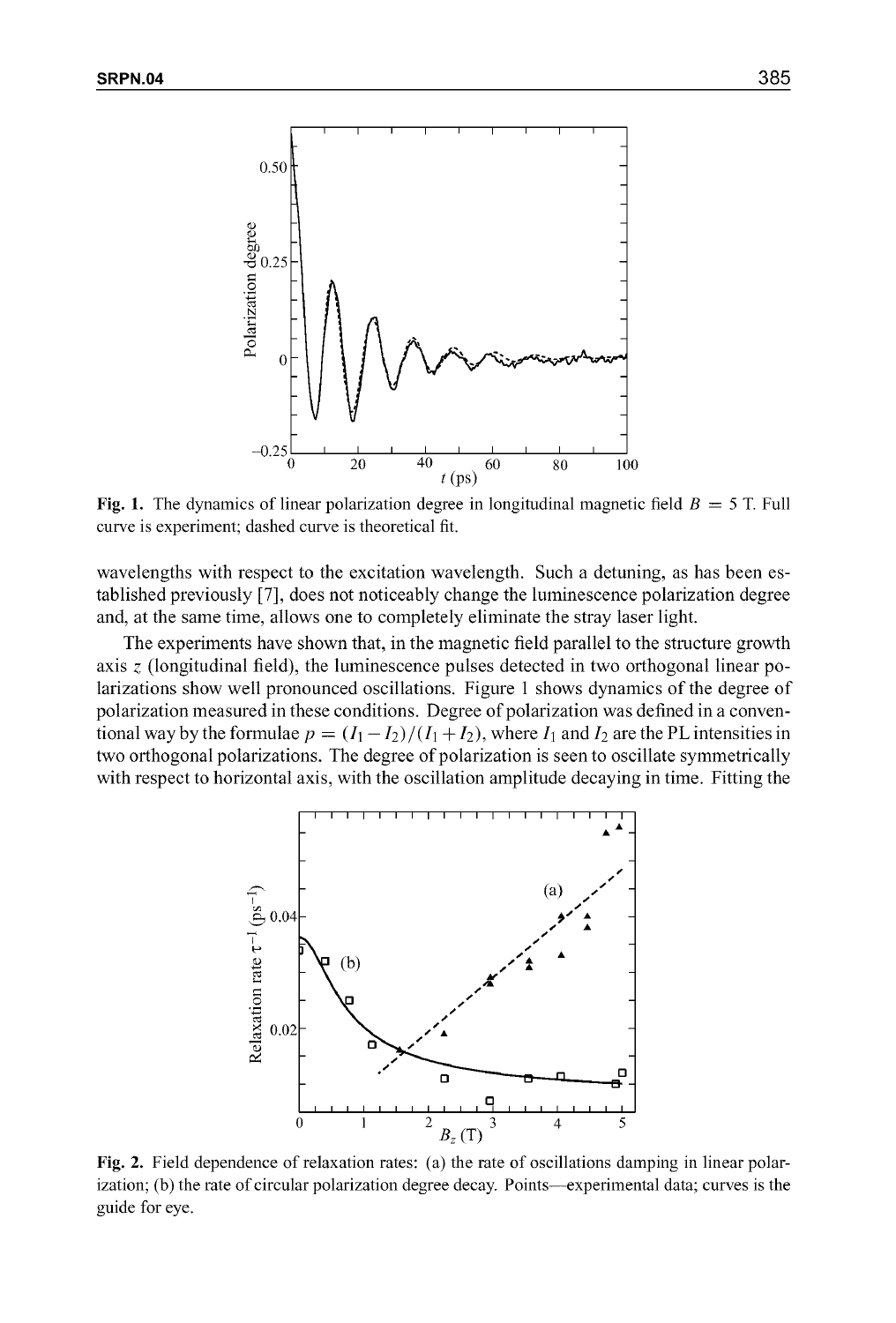experimental curve by the function:  $p(t) = p_0 \exp(-t/\tau_\pi \times \cos(\omega_\pi t + \varphi))$  allowed us to determine, from the experimental data, the oscillation frequency  $\omega_{\pi}$  and the decay time  $\tau_{\pi}$ . The measurements made at different values of the magnetic field strength B have shown that the oscillation frequency  $\omega_{\pi}$  in magnetic fields up to 5 T is a linear function of *B*. It has been found also that the decay rate  $\tau_{\pi}^{-1}$  increases with the field strength (curve a in Fig. 2).

Dynamics of the circularly polarized luminescence in longitudinal magnetic field appears to be essentially different. The degree of circular polarization  $p_{\sigma}$  does not show oscillations and decays monotonically in time. A considerable portion of the decay curve  $p_{\sigma}$ (t) can be approximated by an exponential function with the decay time  $\tau_{\sigma}$ . It is important that the relaxation rate of the degree of circular polarization  $\tau_{\sigma}^{-1}$  in the field *B* = 5 T appears to be smaller by a factor of 5 than the relaxation rate of the beats in linear polarization  $\tau_{\pi}^{-1}$ . Moreover, as seen from Fig. 2, these quantities depend differently on the magnetic field strength.

#### 2. Analysis of the results

The oscillations detected experimentally are related to quantum beats between Zeeman sublevels of the excitonic fine structure. As is known [8], the HH-exciton states in the GaAs-based structures are four-fold degenerate in total angular momentum. Exchange interaction between the electron and hole splits this quartet into two doublets – optically active  $(J_z = 1)$  and optically inactive  $(J_z = 2)$ . The magnetic field, directed along the growth axis, splits the optically active doublet into the components  $J_z = +1$  and  $J_z = -1$ , with transitions to these component corresponding to the right- and left-hand oscillators. Circularly polarized light excites only one component, and observation of the luminescence in orthogonal polarization becomes possible only after energy relaxation of the excitonic angular moment, characterized by the time constant  $T_1$ . It is this time that determines the decay rate of the degree of circular polarization of the luminescence, i.e.,  $\tau_{\sigma}^{-1} = T_1^{-1}$ . The linearly polarized excitation creates coherent superposition of the states  $J_z = +1$  and  $J_z = -1$ , which gives rise to beats in the degree of linear polarization of the emission (Fig. 1). The oscillation frequency is determined by the magnitude of the splitting, while the decay of the beats is related to decay of the coherence. The decay constant, in this case, is given by the relationship [4]:  $\tau_{\pi}^{-1} = (2T_1)^{-1} + T_2^{-1}$ , where  $T_2$  is the dephasing time of the excitonic fine structure states. Comparison of the quantities  $\tau_{\sigma}^{-1}$  and  $\tau_{\pi}^{-1}$  makes it possible to determine independently the values of the energy and phase relaxation rates in the system under study. As is seen from Fig. 2 (curve **b),** the relaxation rate of the circular polarization in the fields above  $B = 1$  T practically does not depend on the field strength and makes up  $1 \times 10^{10}$  s<sup>-1</sup>. It is this value that should be ascribed to the energy relaxation rate between sublevels of the optically active excitonic state, split by the magnetic field. Behavior of the coherence decay rates (curve  $a$  in Fig. 2) appears to be essentially different. i. e. the quantity  $\tau_n^{-1}$  increases with the field, reaching  $5.4 \times 10^{10}$  s<sup>-1</sup> at *B* = 5 T. It follows from the difference between behavior of the quantities  $\tau_{\pi}^{-1}$  and  $\tau_{\sigma}^{-1}$  that the main reason for decay of the beats in linear polarization is the phase (rather than the energy) relaxation, characterized by the time  $T_2$ . The linear dependence of  $\tau_{\pi}^{-1}$  on the field strength indicates that decay of the beats is associated with inhomogeneous spread of the excitonic  $g$ -factor, giving rise to corresponding spread of the splittings and, as a result, to spreading the phases of elementary emitters (the so-called reversible phase relaxation [9]).

A significant increase of  $\tau_{\sigma}^{-1}$  in the fields below  $B = 1$  T is likely to be caused by local anisotropy of the structures under study in the planes of heterolayers. This anisotropy arises